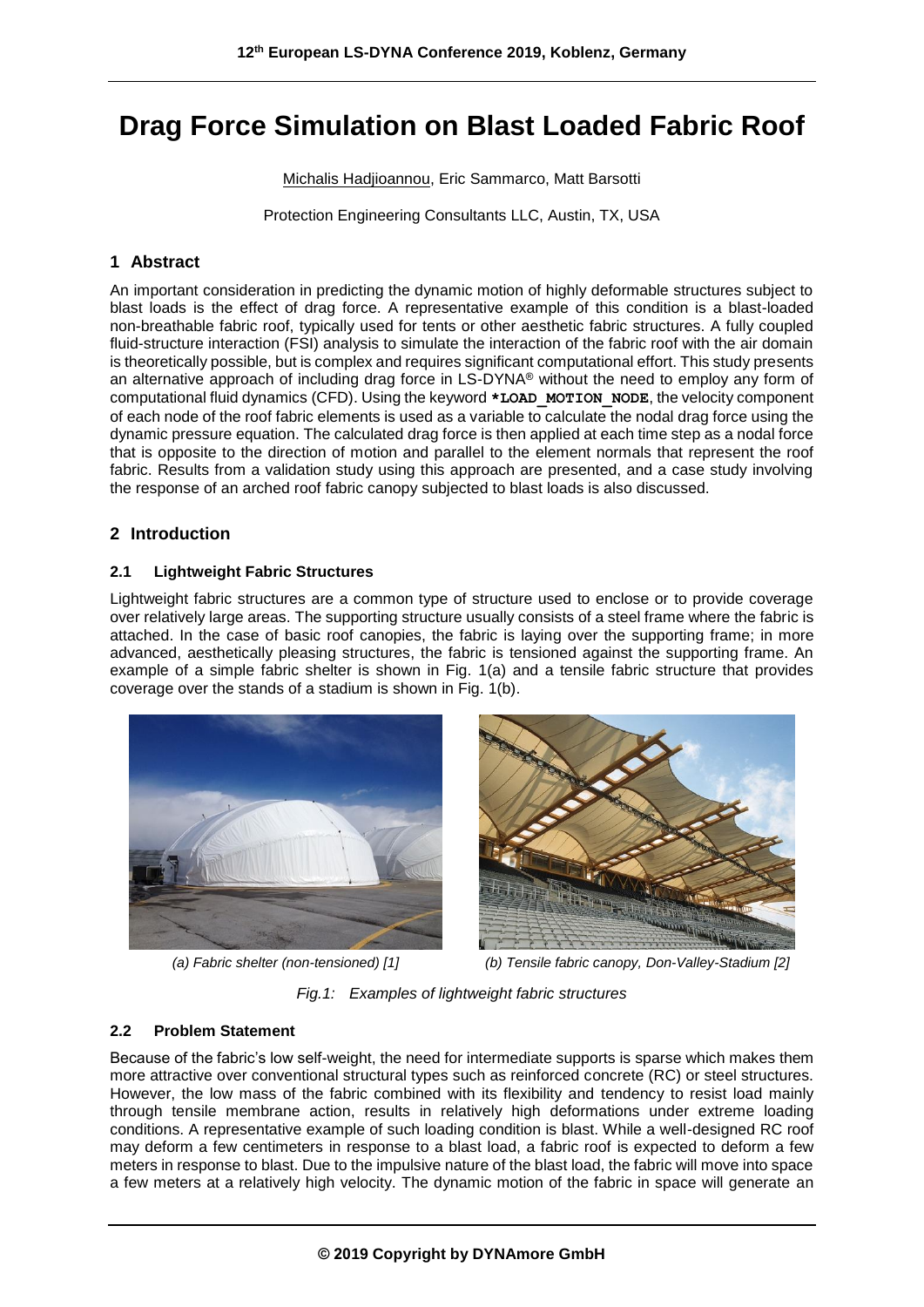appreciable amount of drag force that will act as attenuating force to the fabric's blast-induced motion. Therefore, to accurately predict the response of the fabric under blast loads, the drag force should be included in the calculation.

A fully coupled FSI analysis to simulate the dynamic motion of the fabric within the air domain is possible, but it is complex and requires significant computational effort. In design practice, performing FSI analysis to evaluate the response of a lightweight fabric structure to blast can be cumbersome and cost-prohibitive. This study presents an alternative approach to simulate the dynamic motion of the fabric in space that is aligned with code-based design approaches. This alternative is reasonably accurate, as the dynamic drag force of a moving object is calculated as a function of its transient (instant) velocity.

## **2.3 Fluid Structure Interaction Approaches**

Previous efforts to simulate the dynamic motion of an object in a fluid are based on CFD models coupled with Lagrangian mesh descriptions. A common approach used in LS-DYNA is the Arbitrary Lagrangian-Eulerian (ALE) method to simulate the fluid and Lagrangian 4-node shell elements or 8-node solid elements for the moving object. Coupling with the moving object is employed with the \*CONSTRAINED LARGANGE IN SOLID keyword. Examples of this methodology have been used to simulate parachutes [3], [4] and water impact of a hemisphere [5]. For highly complex FSI problems, the incompressible flow (ICFD) solver of LS-DYNA coupled to Lagrangian mesh models has been employed [6]. These approaches, when properly used, have been shown to successfully simulate the FSI behavior of a solid object in a fluid. Their validation with benchmark problems and physical tests demonstrated their accuracy. However, they require significant computational overhead, which, for larger models, is sometimes impractical.

A simplified and computationally efficient FSI approach was used by Laird [7] to simulate the interaction of subsea lifting ropes with ocean currents. The effects of fluid drag forces and vortex shedding on the ropes were implicitly included in the analysis using simple drag force equations in lieu of modelling the fluid domain. A user loading subroutine applied drag and vortex shedding induced forces as nodal loads over the length of the cable as a function of the sea current velocities. The approach presented in this work for blast-induced drag force lies on the same basis but does not require usage of a user subroutine. Rather, standard LS-DYNA keywords are used to include the effects of dynamic drag force to the motion of an object in air.

## **3 Description of Proposed Methodology**

The proposed methodology uses transient nodal velocities of the exposed surface elements of a moving object to calculate the pressure induced nodal surface forces at the vicinity of each node due to its motion inside a fluid. The nodal velocity,  $V_i$ , of the  $i_{th}$  node generates dynamic pressure,  $p_{d,i}$ , due to its motion inside a fluid with density,  $\rho_f.$  The dynamic pressure,  $p_{d,i}$ , is given by the following equation:

$$
p_{d,i} = \frac{1}{2} \rho_f V_i^2
$$
 (1)

The resulting dynamic pressure,  $p_{d,i}$ , is then multiplied by the tributary area,  $A_i$ , of the  $i_{th}$  node based on the size of the conjugate element yielding the nodal surface force,  $F_{d,i}$ :

$$
F_{d,i} = p_{d,i} A_i \tag{2}
$$

The magnitude of the nodal force,  $F_{d,i}$ , is entirely accurate at the stagnation point (Fig. 2) where the pressure coefficient,  $C_p$ , is equal to unity [8]. Depending on the shape of the moving body, the pressure distribution and thus the pressure coefficient,  $C_p$ , around its exposed surface varies. Therefore, the surface nodal forces are more accurately defined by the following equation:

$$
F_{d,i} = p_{d,i} A_i C_p \tag{3}
$$

An example of the variation of the pressure coefficient,  $C_p$ , around a circular body is shown in Fig. 2. The direction of the resulting nodal surface forces,  $F_{d,i}$ , is always parallel to the surface normals of the conjugate element with which each node is associated.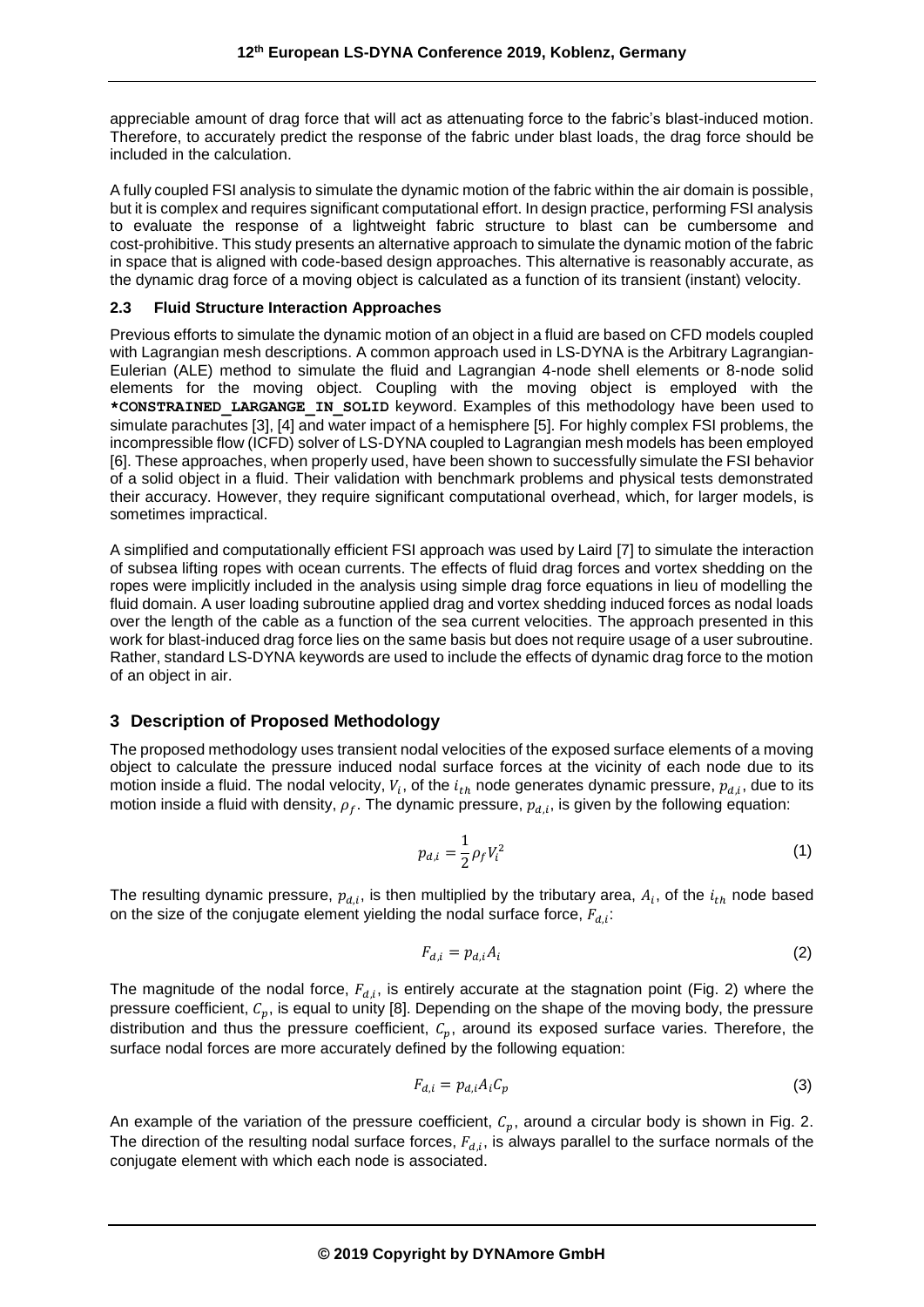

*Fig.2: Stagnation point and pressure distribution around a circular body [9]*

#### **3.1 Limitations**

Due to the single time-varying input parameter ( $V_i$ ), this methodology is inherently limited to a constant pressure coefficient  $C_p$  and thus cannot represent the variation of pressure distribution around the exterior surface of a moving object due to physical phenomena such as fluid separation and skin friction [8]. Consequently, the proposed methodology is accurate for objects with an approximately uniform pressure distribution due to their motion in a fluid, such as planar or nearly planar surfaces. For planar shapes, the pressure coefficient,  $C_p$ , can be substituted by the drag coefficient,  $C_d$ , which, for Reynolds number above 1,000, varies between unity and two depending on the aspect ratio of the plate [10]. With this approach, the drag force due to the plate's motion inside the fluid domain can be captured with accuracy.

Adversely, for closed bodies such as cylinders (Fig. 2), spheres and random geometric shapes, pressure gradients on exposed surface(s) cannot be captured. Nonetheless, if the drag coefficient,  $C_d$ , of the body is known, then a pseudo-pressure coefficient,  $\mathcal{C}_{p,s}$ , can be calculated.  $\mathcal{C}_{p,s}$  should be defined such that multiplying by the resultant of the surface nodal forces  $\sum F_{d,i}$  parallel to the direction of motion will result in the theoretically calculated drag force. For a known moving velocity,  $V$ , drag force is equal to the velocity pressure multiplied by the projected area of the object,  $A_p$ , and by the drag coefficient,  $C_d$ . Therefore,  $\mathcal{C}_{p,s}$  is expressed by the following equation:

$$
C_{p,s} = \frac{\frac{1}{2}\rho_f V^2 A_p C_d}{\sum F_{d,i}}\tag{4}
$$

In this case, the surface nodal forces will be correct "on average" and drag force will be accurately included in the analysis. Despite these limitations, the proposed methodology is adequately accurate for design-level analyses where the focus is structure-level response that accounts for the effects of drag force. More importantly, as the object moves inside the fluid domain, the drag force varies as a function of its velocity.

#### **3.2 Implementation in LS-DYNA**

This methodology, as described above, can implemented in LS-DYNA with a combination of the following keywords:

- **\*DEFINE\_COORDINATE\_NODES**, FLAG=1
- **\*LOAD\_MOTION\_NODE**
- **\*DEFINE\_FUNCTION**

First, individual local coordinate systems are defined for all elements on the exterior surface of the moving object using **\*DEFINE\_COORDINATE\_NODES** keyword. The coordinate system is updated at each time step by setting FLAG=1. This is a necessary setting, especially when large deformations are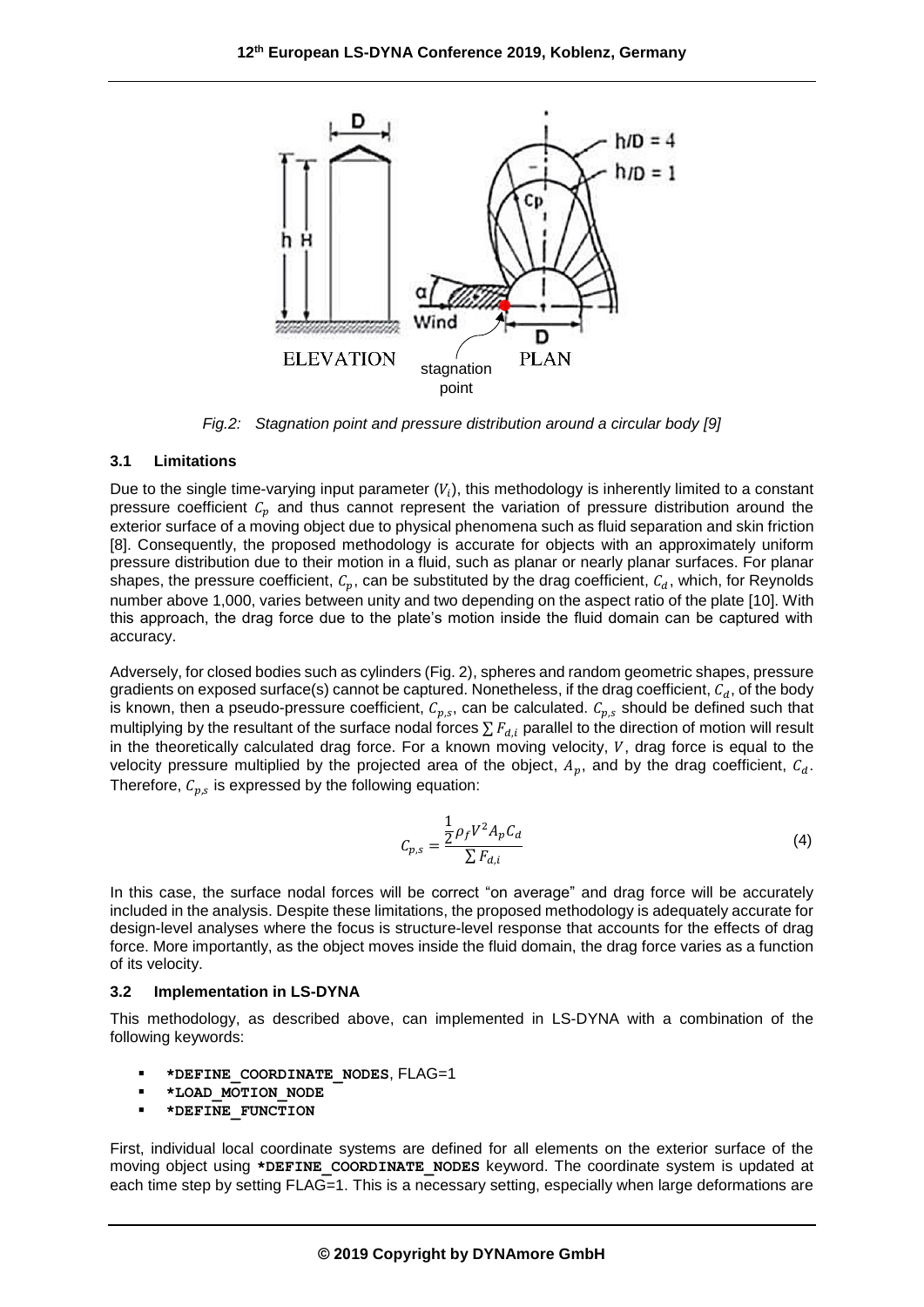expected. The total number of local coordinate systems should be equal to the number of exterior elements. Then, for each node that is associated with each one of these elements, a feedback loop is created using **\*LOAD\_MOTION\_NODE**. This loop provides the nodal velocity of that node (NODE2) at each time step, calculates the corresponding nodal surface force,  $F_{d,i}$ , with  $\star$ DEFINE\_FUNCTION, and applies the resulting nodal force at this node (NODE1=NODE2). The input nodal velocity is chosen as the velocity component normal to the surface of the conjugate element with appropriate association of the local axes of each element with the defined degrees of freedom (DOF) in **\*LOAD\_MOTION\_NODE**. Likewise, the resulting nodal force is also normal to the surface of the conjugate element so that it obeys the governing fluid mechanics principles (fluid pressure is always normal to a surface). The direction of the resulting nodal force is always applied opposite to the direction of motion of that node. The total number of feedback loops (number of **\*LOAD\_MOTION\_NODE** keywords) should be equal to the number of specified local coordinate systems multiplied by the nodes of each element, i.e. multiplied by four for 4-noded shell elements. It is convenient to have a model with the same element size so that the tributary area,  $A_i$ , for the calculation of nodal force remains constant. Otherwise, same-size elements must be grouped and the velocity-induced nodal loads will be calculated with different **\*DEFINE\_FUNCTION** keywords for each element group.

## **4 Validation**

Three models were analyzed using the proposed approach to validate the correct application of drag forces with LS-DYNA. The first two models involved a rigid sphere and a rigid square plate under gravitational acceleration. The third model involved a flat fabric piece with a suspended concentrated mass.

## **4.1 Terminal Velocity of Rigid Objects**

The first two simulations involved two rigid objects in free fall. The theoretical value of the terminal velocity ( $V_t$ ) of each object at free fall in the air ( $\rho_{air} = 1.225$   $kg/m^3$ ) was theoretically calculated with the following equation:

$$
V_t = \sqrt{\frac{2mg}{\rho_{air}A_pC_d}}
$$
\n(5)

where, m, object mass, g, gravity acceleration,  $A_p$ , projected area,  $C_d$ , drag coefficient.

The properties and theoretical terminal velocity of the sphere (Fig. 3) are summarized in Table 1. Fig. 4 shows the velocity history from the LS-DYNA simulation and the corresponding resultant force acting on the sphere. The sphere accelerates until the gravity forces equilibrate the drag force. After this point, the sphere reaches its theoretical terminal velocity and the resultant force drops to zero once the gravity force, i.e. weight, reaches equilibrium with the drag force. Similar behavior can be observed for the square rigid plate shown in Fig. 5 with properties summarized in Table 2. The response of the free fall simulation of the square plate is shown in Fig. 6.



*Fig.3: Rigid sphere FEM model Table 1: Rigid sphere properties*

| Diameter                 | 0.5  | m                  |
|--------------------------|------|--------------------|
| Mass                     | 5.0  | kg                 |
| Gravity acceleration     | 9.8  | m/sec <sup>2</sup> |
| Weight                   | 49.0 | N                  |
| Projected area           | 0.2  | m <sup>2</sup>     |
| Drag coefficient         | 0.5  |                    |
| <b>Terminal velocity</b> | 28.6 | m/sec              |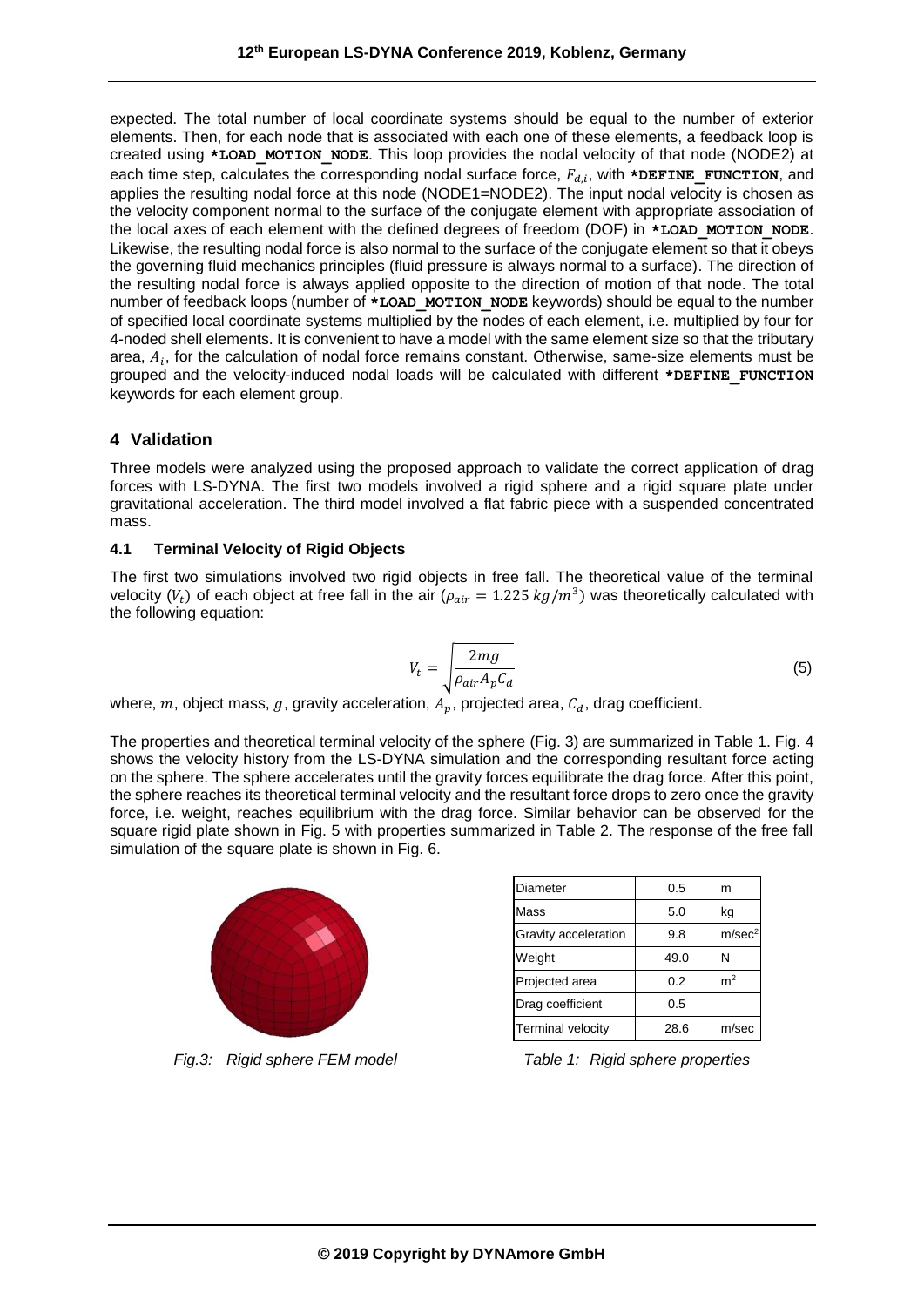

*Fig.4: Velocity and resultant force history plot of sphere*



| Edge length              | 1.5   | m                  |
|--------------------------|-------|--------------------|
| Mass                     | 100.0 | kg                 |
| Gravity acceleration     | 9.8   | m/sec <sup>2</sup> |
| Weight                   | 980.6 | N                  |
| Projected area           | 2.3   | m <sup>2</sup>     |
| Drag coefficient         | 1.5   |                    |
| <b>Terminal velocity</b> | 21.8  | m/sec              |

*Fig.5: Rigid square plate FEM model Table 2: Rigid square plate properties*



*Fig.6: Velocity and resultant force history plot of square plate*

## **4.2 Framed Fabric with Suspended Mass**

The purpose of this simulation was to validate the proposed methodology using a basic fabric roof configuration with a highly deformable fabric. The scenario involved a flexible, 0.6-mm thick plate attached to a steel frame. The elastic modulus of the plate was 5 MPa to replicate the compliance of a flexible vinyl fabric. The steel frame was composed of 10 mm diameter steel rods that supported a suspended concentrated mass (Fig. 7). The total mass of this model was 100 kg (fabric, rods, and suspended mass), similar to the mass of the rigid square plate (Table 2). The framed plate has the same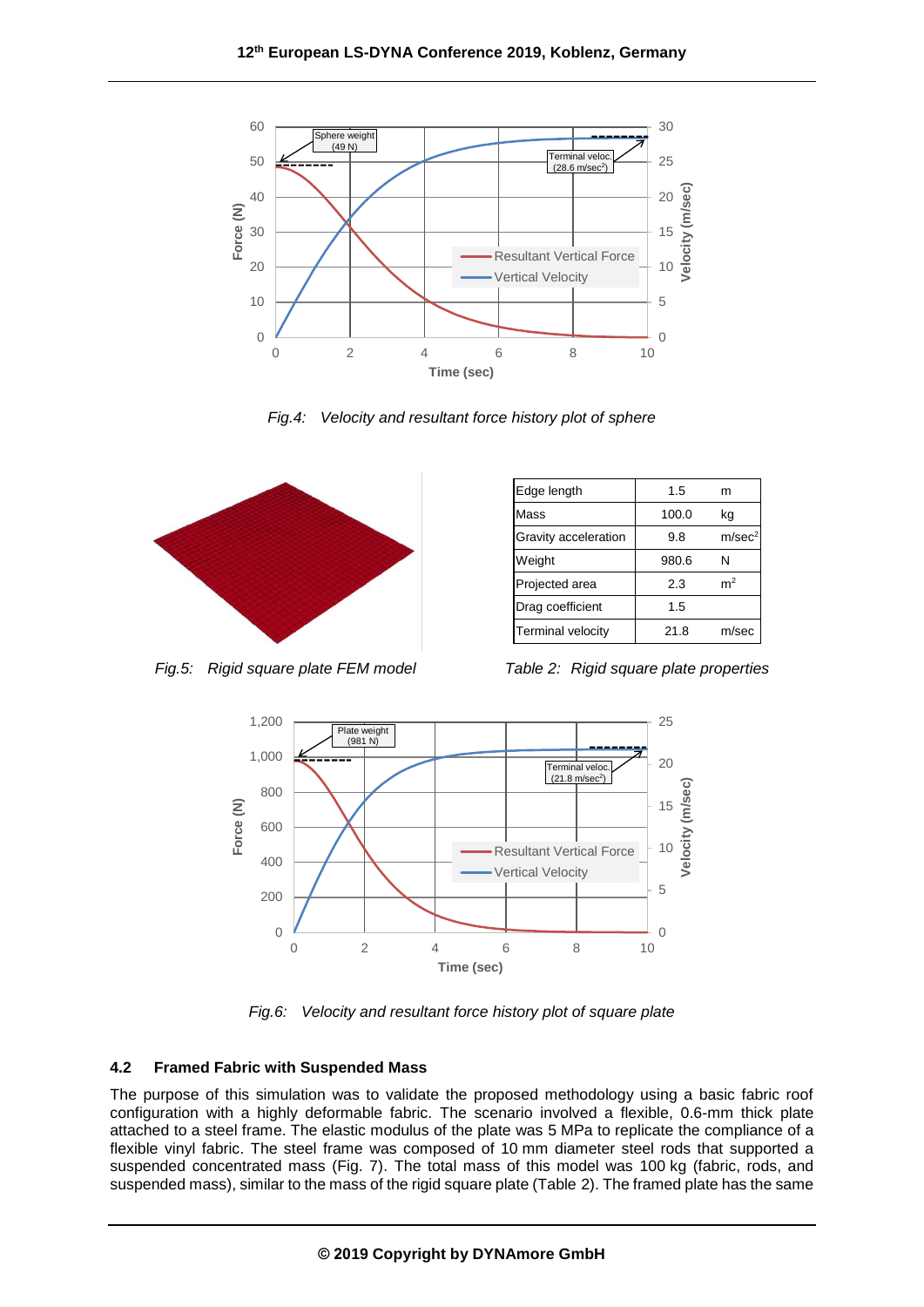dimensions as the rigid plate of Fig. 5. Therefore, assuming the drag coefficient remains constant even after the change in roof profile due to the applied drag force, the resulting terminal velocity from this simulation should be similar to the calculated terminal velocity of 21.8 m/sec (Table 2). It is noted that the drag forces on the steel frame are neglected.



*Fig.7: Geometric properties of the framed fabric analysis model*

Fig. 8 shows the deformed shape of the framed fabric model in free fall at different times, until it reaches terminal velocity. As the velocity of the model increases due to gravitational acceleration, the roof fabric deforms due to the application of drag forces. However, as can be seen in Fig. 9, the terminal velocity calculated with LS-DYNA is approximately 31 m/sec, which is higher than the theoretical value of 21.8 m/sec. This discrepancy can be attributed to the way the velocity-induced nodal force is calculated. As stated in the implementation section, the velocity component that is used to calculate the applied nodal force is normal to the face of each element. Therefore, as the fabric deforms and becomes curved, the magnitude of the velocity component normal to the surface of the elements adjacent to the edges drops. Because the velocity is lower, the calculated nodal force is also lower. This behavior is illustrated in Fig. 9. The remedy for this condition is to use the resultant nodal velocity at each node to calculate the nodal force. In LS-DYNA this can be achieved by adding extra feedback loops using **\*LOAD\_MOTION\_NODE** for the other two components of the nodal velocity.

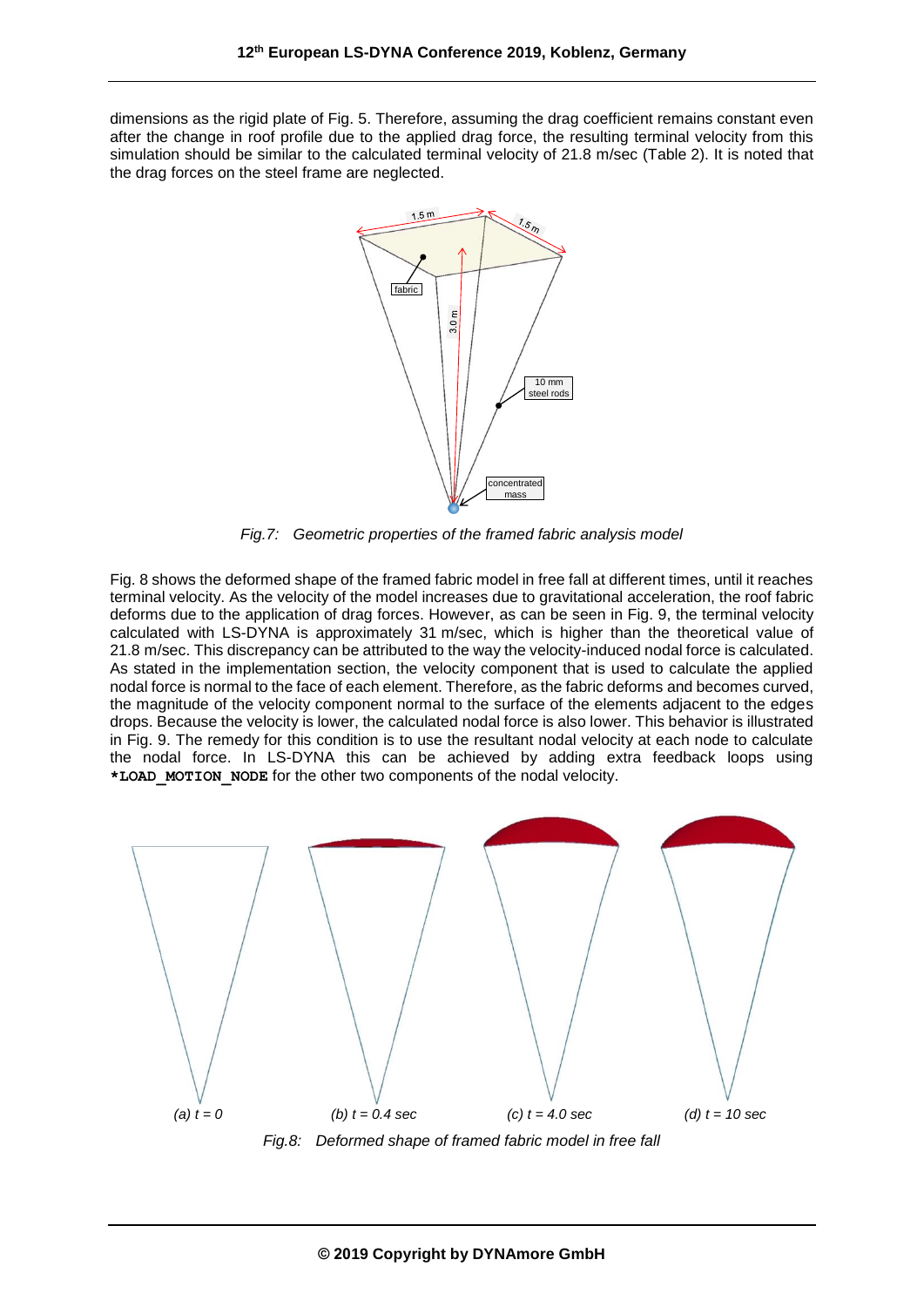





*Fig.10: Velocity and nodal force profile on a curved shape*

# **5 Analysis of a Blast Loaded Fabric Roof**

The proposed methodology for drag force was used to evaluate the response of a fabric roof canopy under blast load. The fabric roof canopy provides coverage over an area that is surrounded by sufficiently strong structural walls by which the canopy is supported. The focus of this analysis was the response of the non-tensioned fabric roof cover due to interior detonation at the center of the enclosed area.

## **5.1 Roof Geometry**

The roof canopy is 11.10 m long and 10.20 m wide as indicated in Fig. 11. The supporting framing consists of curved beams that span in the short direction with a 12.00 m curvature radius. The position and spacing of the supporting beams is shown in Fig. 11. The gable ends of the roof canopy are also covered by separate fabric pieces. The fabric roof cover is continuously supported along the gable ends. In the other direction, the fabric is discretely supported by a total of 12 springs (6 at each edge). Each spring is located at the ends of the supporting beams.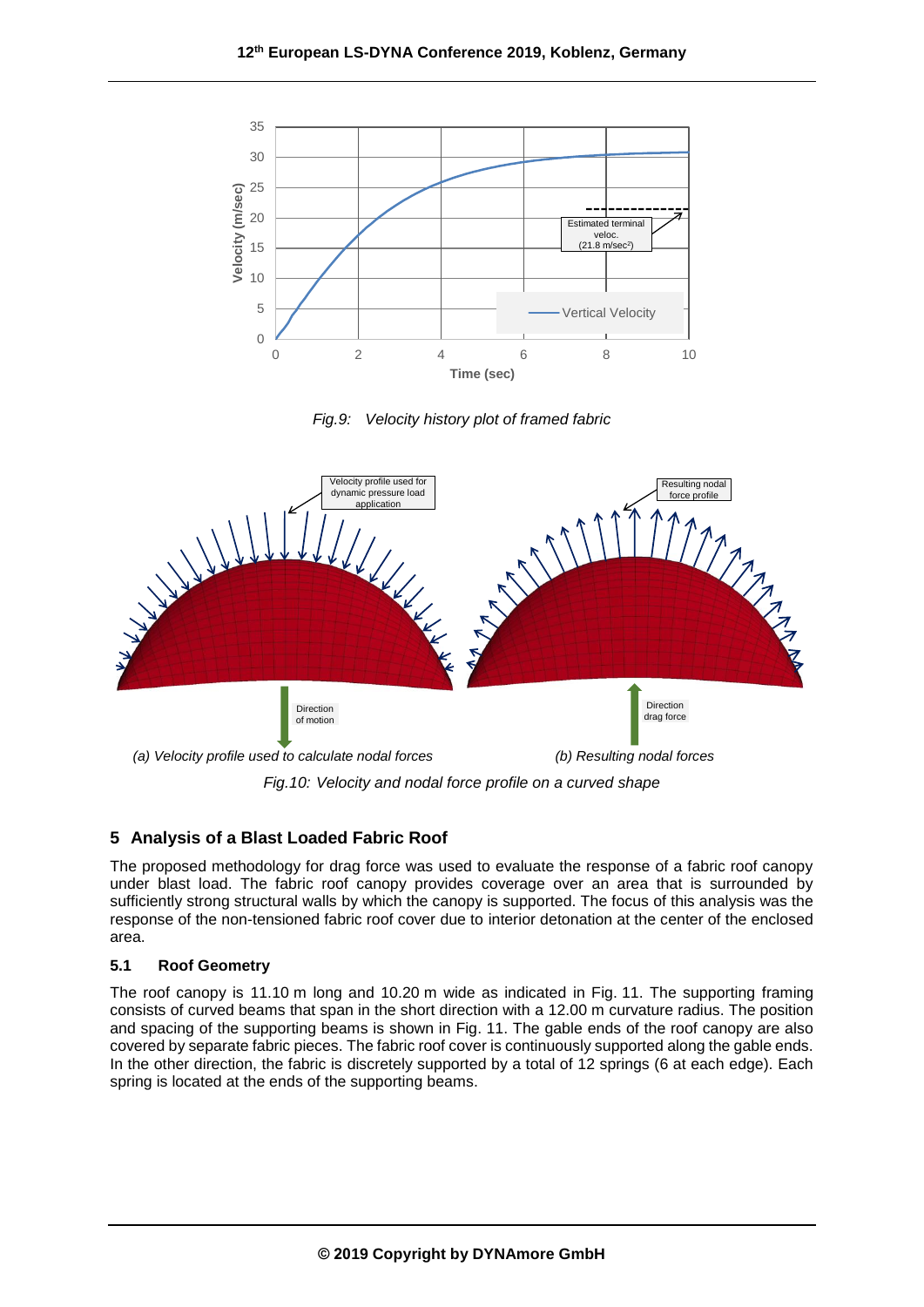

*\*fabric shown transparent for clarity*

*Fig.11: Fabric roof canopy analysis model*

## **5.2 Modeling Parameters**

The perimeter walls and supporting beams were modeled as rigid (non-responding) members. The fabric cover was representative of a non-breathable, coated vinyl fabric with areal weight of 680 g/m<sup>2</sup>. The specified grab tensile strength of the fabric was 750 × 650 N/2.5 cm per ASTM D5034. This fabric was represented in the analysis using the tabulated version of material #34, **\*MAT\_FABRIC\_MAP** with 4-noded shell elements (ELFORM=9). The blast load was simulated using **\*LOAD\_BLAST\_ENHANCED** for a hemispherical surface burst. The explosive was assumed to detonate at the center of the enclosed area and 4.40 m below the highest point of the roof.

## **5.3 Response**

Following the detonation, the fabric roof expands and has a peak vertical deflection of 1.1 m. The same analysis, without including the effects of drag force, results in peak vertical deflection of 1.9 m. Fig. 12 shows the deflected shape of the roof with and without the effects of drag force during peak vertical deflection. Fig. 13(a) shows the vertical displacement history at the center of the roof. The peak reaction loads at the roof supports are also shown in Fig. 13(b). In the case where drag force was included, the total reaction force was 150 kN, which is considerably lower than the 230 kN reaction force that the analysis without drag force predicted. The appreciable difference between the two analyses demonstrates the overestimation of the roof's response if drag force is not included. In design practice, a more accurate prediction of the roof's response is particularly important as it can lead to a more economical fabric and support structure design.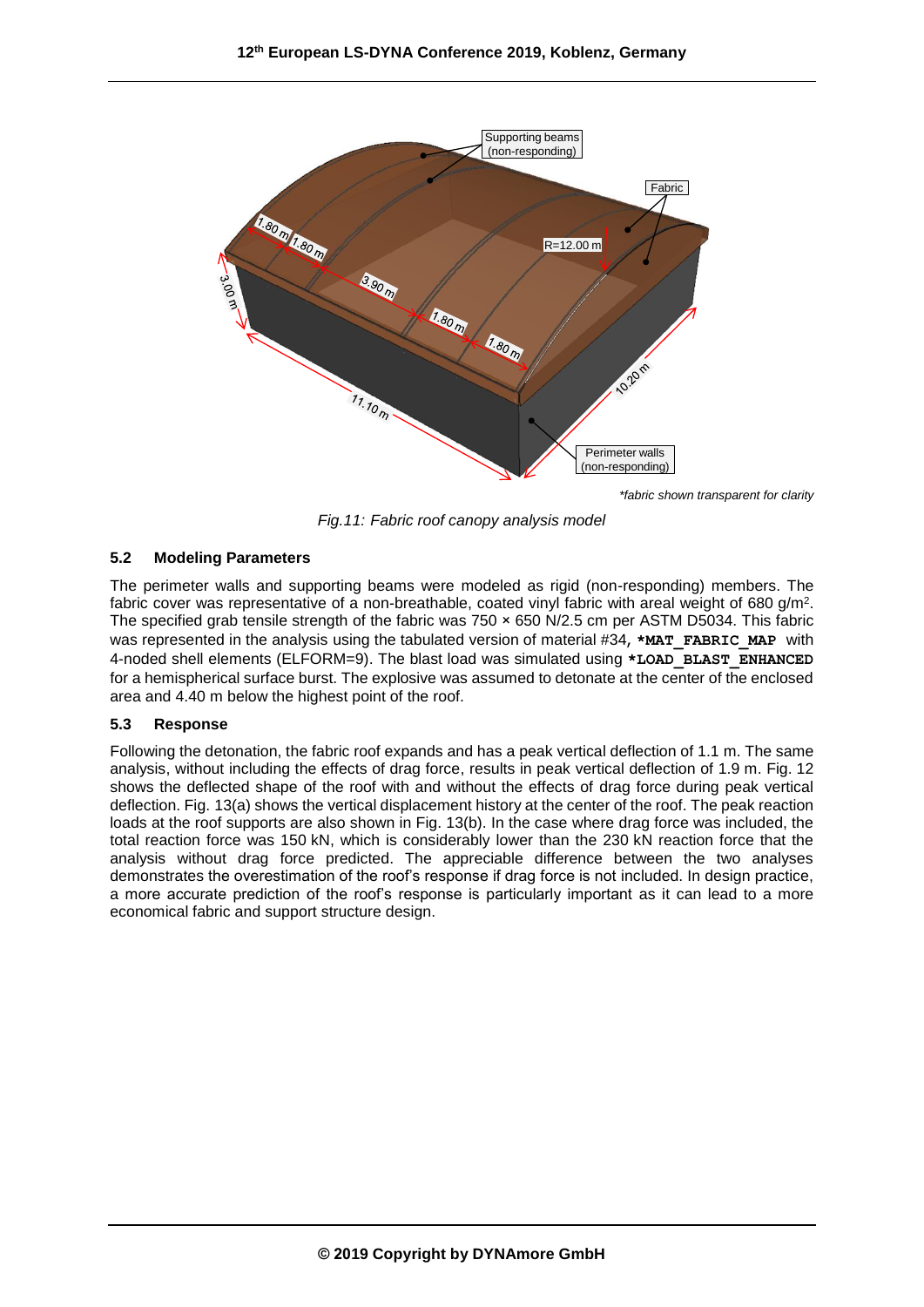

*(a) Analysis with drag force, t = 78 msec (peak displacement: 1.1 m)*



*(b) Analysis without drag force, t = 64 msec (peak displacement: 1.9 m) \*fabric shown transparent for clarity Fig.12: Side view of roof response during peak vertical displacement*



*Fig.13: Response of fabric roof in blast with and without including drag force*

## **6 Summary**

This paper presents a simplified approach to include the effects of fluid resistance due to the dynamic motion of an object inside a fluid domain. The proposed methodology can be implemented in LS-DYNA using standard keywords and without the need to employ a coupled CFD modeling approach. Due to its